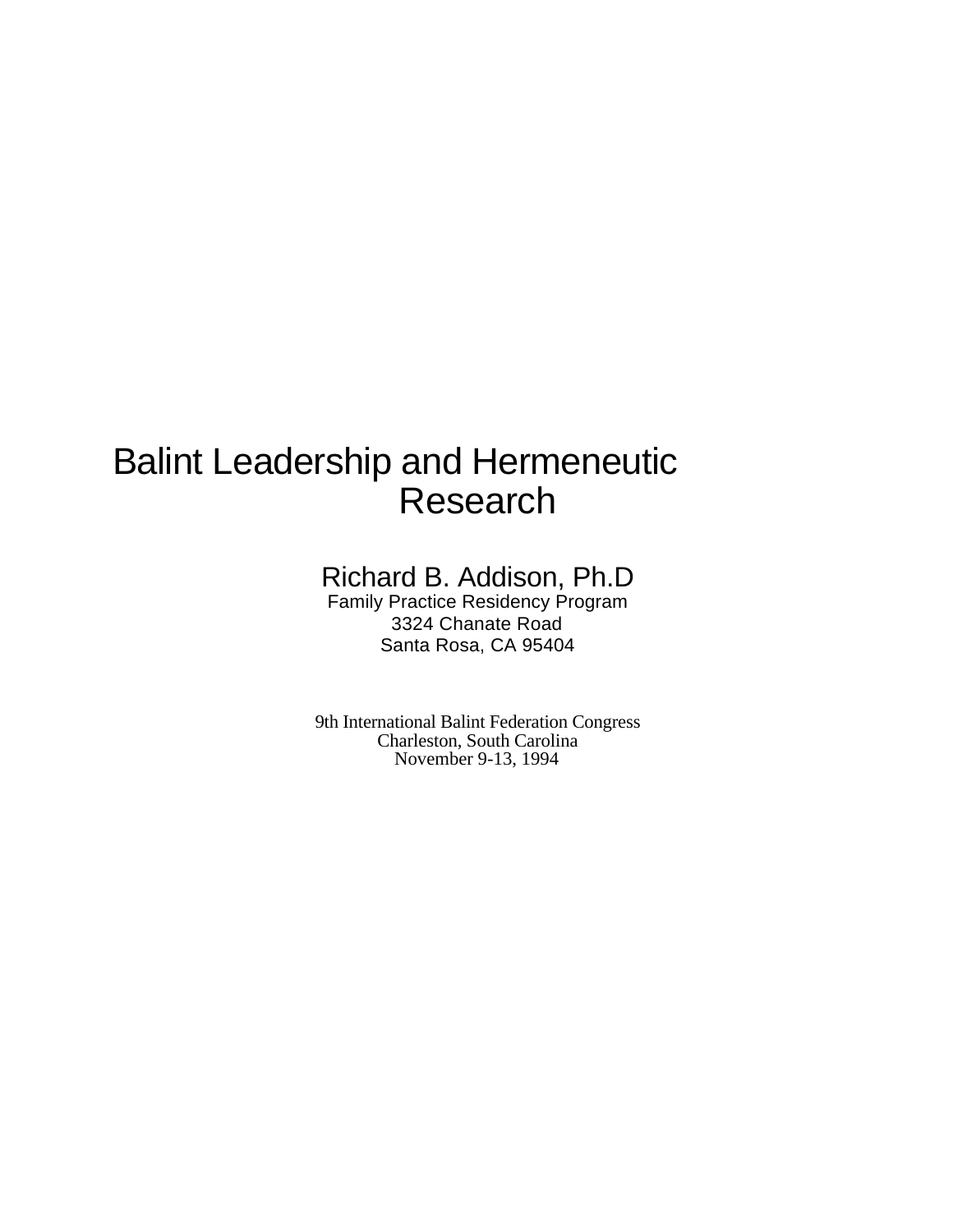In line with the theme of the conference, Balint Training in a New World, I am going to talk about a different approach to research inquiry. This approach assumes that human interaction is complex, meaning-centered, and on a background of shared, yet often unacknowledged practices. This approach is capable of capturing the depth, richness, complexity and significance of human interactions, especially the type of interactions present in Balint seminars.

I am talking about a hermeneutic approach to research. As you probably remember, Hermes was the messenger god who brought messages from the gods to the people. These messages were rarely straightforward; they always needed some type of interpretation or some effort to understand what the Gods meant.

 "Trying to understand, take meaning from, or make intelligible that which is not yet understood is not only the central task of hermeneutics, it is an essential aspect of our being in the world (Gadamer, 1976; Heidegger, 1927/1962).

As an approach to understanding written texts, hermeneutics has long been applied to fields as diverse as biblical exegesis, legal interpretation, and linguistic and literary analysis. It was not until the end of the l9th century that a hermeneutic approach for studying the human sciences began to gain prominence (Bleicher, 1980; Palmer, 1969, Addison, 1989a:110)

 Hermeneutic researchers approach a particular problem from a concerned, involved [and self-reflective] standpoint; immerse themselves in the participants' world; analyze human actions as situated within a cultural and historical context; offer a narrative account of how a problem developed and is maintained; and offer directions for positive change." (Addison, 1989a:113)

When I first started conducting hermeneutic research, my sociology- and philosophy-trained mentors were surprised that I picked it up so quickly and easily. The type of thinking necessary to do hermeneutic research was exactly what I did as a psychotherapist, a group leader and a clinical consultant. My training in psychodynamics as well as my work in phenomenology and hermeneutics provided a solid foundation for my development as a hermeneutic researcher. Good Balint training will do the same.

Next I want to briefly outline five central aspects of hermeneutic research and show how each fits nicely with our practices as Balint leaders. I'll conclude by sketching the beginnings of a hermeneutic study on Balint leadership. But first, I'll talk about some of the parallels between conducting hermeneutic research and leading a Balint group.

 In their attempt to make sense or bring order to social processes, hermeneutic researchers seek to unearth what is buried, to uncover what is hidden, to illuminate the background atmosphere, to struggle with contradictions, and to find what is missing. Each unearthed or illuminated aspect adds to the overall understanding of the larger whole. In a study I carried out on physician socialization (Addison, 1984, 1989b), I was never quite satisfied with the explanations I received as to why first year residents were required by their residency program to see more patients in their outpatient clinics than the national requirement. The most popular explanation was that when physicians were in practice they would have to see large numbers of patients to make a living; therefore, they needed to see a large number in their clinics from the beginning of the residency. This still didn't stack up against what I have observed to be bad habits the residents developed by being rushed so early in their training. It wasn't until I finally realized that the hospital was in part dependent on clinic fees that the larger picture became clearer.

In the same way, Balint leaders also attend to what is missing, contradictory or skewed in a case presentation. The leader routinely encourages the group to pursue aspects of a case presentation that don't make sense until the picture becomes clearer.

 Second, hermeneutic researchers place their interpretations upon a larger social, cultural, historical, or economic background. Another way of saying this is that as they learn certain foreground conditions, they explore the background conditions which make the foreground conditions appear. And, as these background conditions become clearer, new questions enter the foreground. For example, in the same study on socialization, at first I was struck when the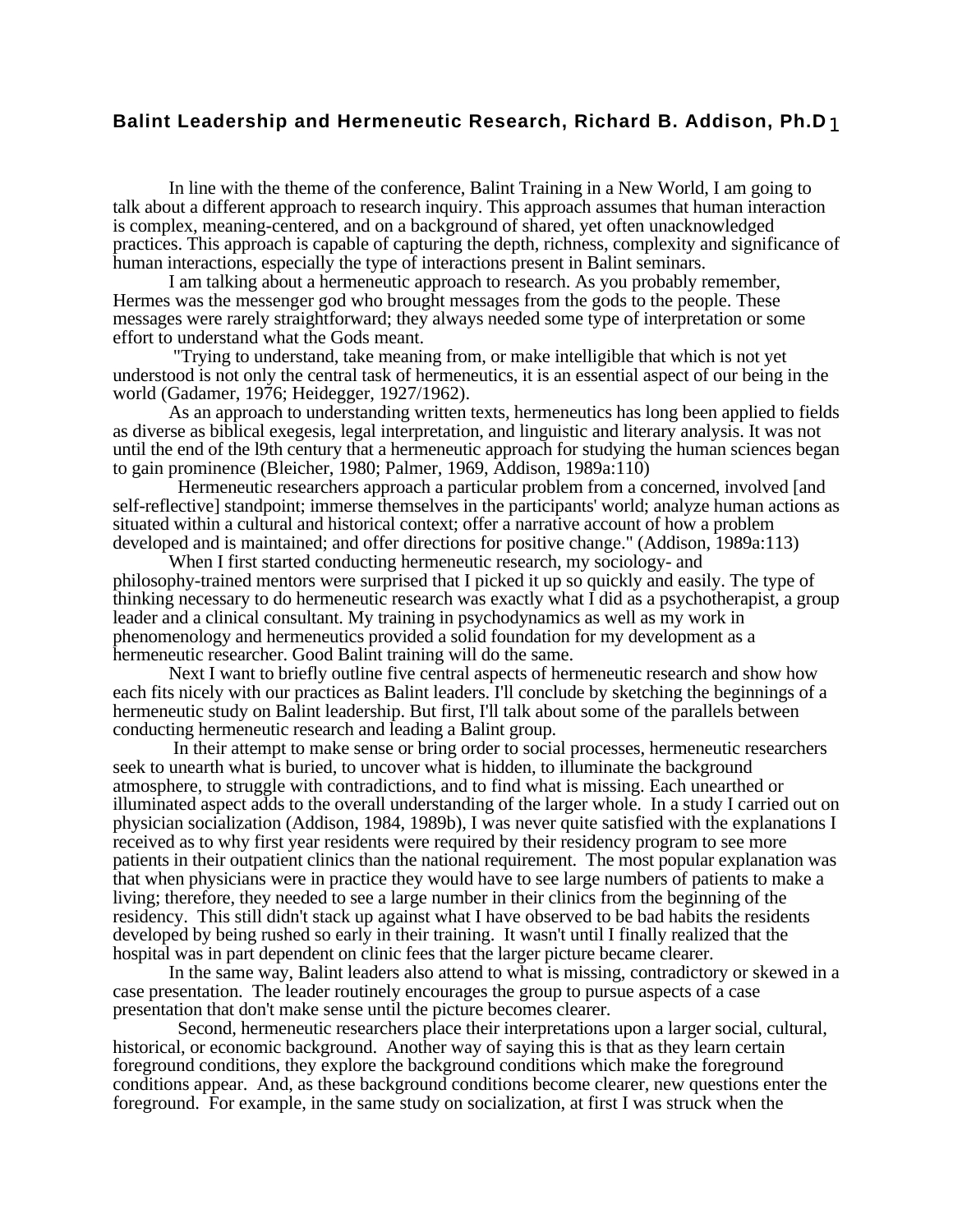residents referred to patients as RTPs, goners, crocks, or the gall bladder in 204. To interpret the immediate foreground practice of the residents labeling or objectifying patients, as merely insensitive or unfeeling is to leave out the background condition of the residents' totalizing stress. When this background in brought into the foreground of interpretation, it becomes evident that the residents needed to resort to some form of objectification in the moment to complete their everyday tasks, get through the day, and survive their residency.

In the same fashion, Balint leaders must move between understanding the connection between foreground and background conditions of a case. For example, if a member presents a case in which he and a patient have an antagonistic relationship, the leader must explore certain background questions, such as does the presenter always have antagonistic relationships with this type of patient? Does the organization of the presenter's practice contribute to the antagonism? Is there something in the personal history of the presenter that makes a climate of antagonism more likely? Such hermeneutic ways of thinking bring background conditions into the foreground and light up other questions for further inquiry.

 Third, hermeneutic researchers move back and forth between what I call understanding and interpretation. I think of understanding as an act of empathic immersion in which the researcher feels or experiences the perspective of the

research subjects or participants. Interpretation is an act in which the researcher makes sense out of the disparate aspects of the research usually by constructing a narrative account of the practices in question. Again, in my socialization study, I tried to immerse myself in the residents' everyday life in the hospital, in their clinics, on call, and with their families. I would take notes about what I saw and what I felt. After following them on call, I understood how they felt grey, groggy, intensely excited, exhausted, depleted and desirous of any nourishment or nurturing. I used this understanding to begin interpreting the issues that were significant for them: the power of sleep deprivation, the difference between life in the hospital and life outside of the residency, and the need to cover over painful emotions and keep working in the moment. Each of these interpretations formed different aspects of my full account.

Balint leaders also oscillate between understanding and interpretation: As they sit in a Balint seminar, one of their primary ways of knowing is to experience the doctor-patient relationship from the perspective of the presenting physician. The leader uses this experiential perspective to put together an interpretive account of what is problematic in the doctor-patient relationship. For example, if a presenter offers a case of a dying patient, the leader will try to put him or herself in the position of the physician working with a dying patient to make sense out of how this situation is problematic for the presenting physician (and perhaps for the group). By making interpretations gleaned from this understanding, the leader helps the group increase their ability to empathize, listen, and comprehend the presenter's problem.

 Next, hermeneutic researchers must be consciously self-reflective. This is what Heidegger and Gadamer added to the hermeneutic circle: the more one learns about the object of inquiry, the more one learns about him or herself. Getting clearer on one's biases, it is easier not to be blinded by them in researching a problem. In the process of studying physician socialization, I not only generated a narrative account of how individuals became family physicians, I also became clearer on where my blind spots and biases lay as well as on why I wanted to research this topic in the first place. This in turn allowed me to see the residents' situation more clearly.

Likewise, Balint leaders are also self-reflective. To Michael Balint, the group was a place where "mistakes, blind spots, limitations... can be brought into the open." (Balint, 1972:303) This applies to the leaders as well as the members of the group. (And here we are talking, in large part, about countertransference.) With or without the help of consultation, leaders must look at their own assumptions, beliefs and characteristic ways of leading a group that inevitably influence the development of the group. For example, in a presentation about an AIDS patient, the leader must examine his or her own feelings and beliefs about dying, about homosexuality and/or IY drug use, about treating dying patients, and about how these feelings or beliefs may interfere with the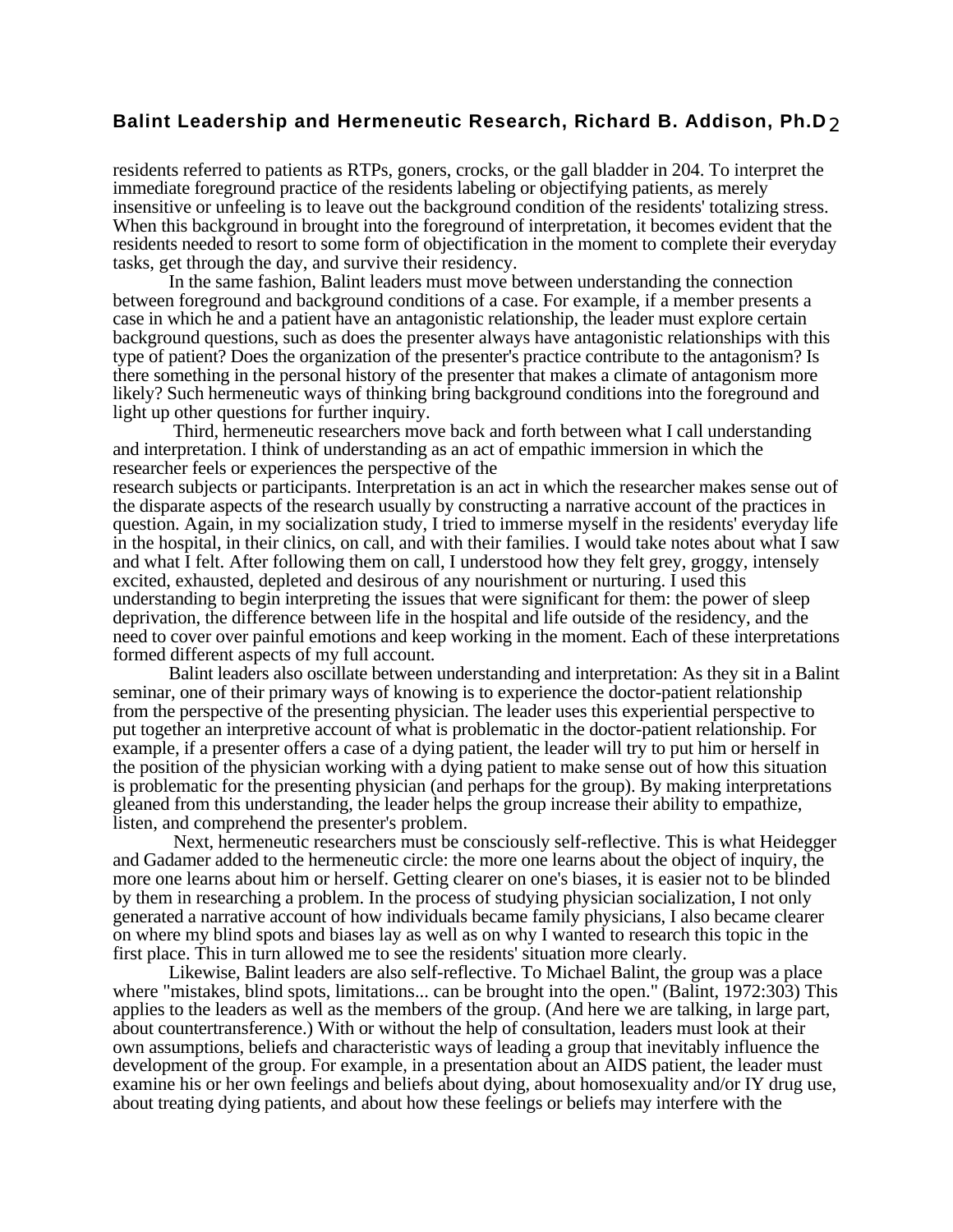leader's ability to listen to the presenter and hear the presenter's situation. Balint leaders also need to examine their personal style of leading. For example, if a leader arrives late, seems bored or is overly predisposed to tranquilizing or normalizing interventions, it is unlikely that the group will feel contained or go into deeper waters. Unless leaders reflect on their leadership practices and style, they may never know why their groups seem limited.

 Finally one of the most important goals of hermeneutic research is to allow for new possibilities for change, growth and self-reflection of the research subject participants. The measure of good hermeneutic research is not only whether a coherent or intelligible account is arrived at, but also whether some form of increased self-reflection is evident in the ongoing practices of the research participants. My account of physician socialization was productive not only because it was cohesive and illuminating, because socialization practices changed, but also because the account continues to help physicians reflect on their socializing experiences.

One of the explicit goals and objectives of Balint groups is illumination. Leaders strive to help group members listen to patients in a new way. They try to increase understanding and explore therapeutic ways of using that understanding. They hope that members' ways of relating to problematic doctor-patient interactions will change. Leaders also try to instill an ongoing habit of self-reflection in group members that will continue after the formal group has ended. So now that you are all convinced that your past and continuing Balint training has uniquely prepared you for an alternate specialty in hermeneutic research, let's look at research on leadership.

Examples of classic interpretive studies on the role of leadership include: Alexander Wolf's writing on the leader of the group, (Liff, 1975) Wilfred Bion's (1959) research on ways the group avoids work by entering into different types of relationships with the leader, Philip Slater's (1966) research on the formation and development of groups, especially concerning the ritual relationship a group embodies to its leader, Dick Mann's (1967) analysis of member-leader relationships and Michael Balint's (1972) study of the doctor, his patient and the illness.

I can think of many questions about leadership that interest me: What leadership practices make for cohesive, productive, long term groups? What is the relationship between a leader's attitudes and beliefs about leading a group and his or her observed practices? How do leaders create a safe, contained structure for group work to occur? How do leaders handle anxiety in the group? How do leaders help groups deal with mistakes? How do leaders cope with residency groups in which attendance is not required and fluctuates wildly from session to session? These would all be fascinating topics for research on leadership; and I'm sure there are many more out there.

Since one of the issues we've heard about today is the credentialling of good Balint leaders, let's examine how we might go about investigating such a topic.

 It is important to begin by framing the problem. If we are interested in training (and credentialling) good Balint leaders, we first need to find what makes for a good leader. If we can agree that this would be a helpful research focus, we can begin thinking about what our methodology might be for a hermeneutic study on what makes for a good Balint leader. (What we arrive at can then be utilized in setting criteria for credentialling leaders.)

We might begin by forming a research team of interested and motivated people with complementary skills and areas of expertise. This team might begin by talking among themselves about their preconceptions on the question. This is an example of hermeneutic self-reflection we talked about earlier. It is important to begin doing this at this stage and throughout the project so that the research is more than just the researchers rediscovering their own biases.

They might also do a literature review to look for issues of leadership they might have missed in their discussions. Here again, we see the hermeneutic researchers always looking for what is missing.

 From here, the team might conduct a small focus group of very experienced leaders to talk about what makes a leader good. The focus group facilitator's task would be to help the group go beyond theoretical opinions or beliefs; he or she would try to get the group to relate narrative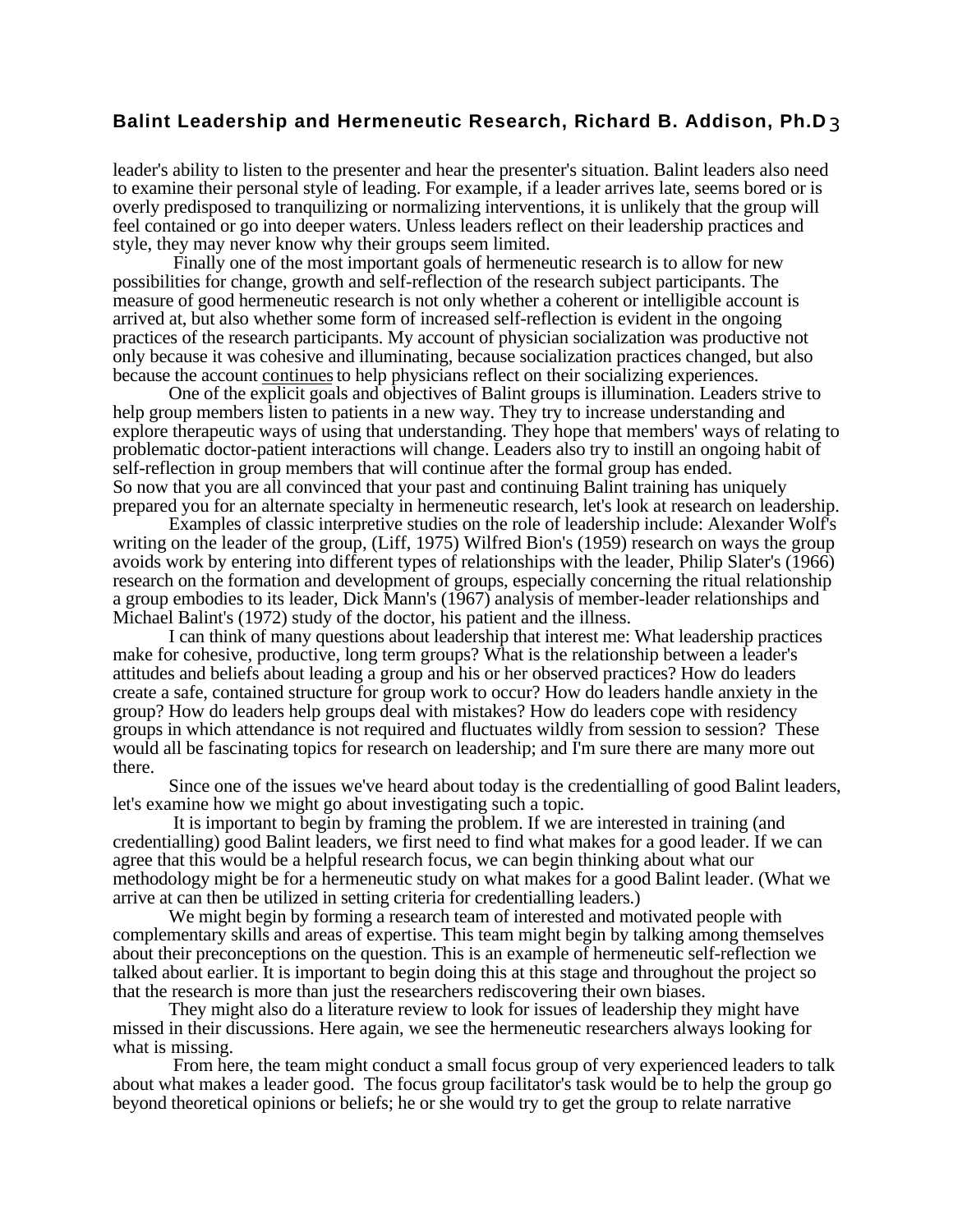stories about acts of good leadership, about successful groups; about what made these groups good or about what made leadership stand out.

It is also important for the team to observe Balint groups over time. This aspect of the study would be the most costly, but potentially the most valuable in gathering data for analysis: because what people say they do is often found not to be what they are observed doing. Ideally, the groups would be chosen for observation, not just for convenience, but because they had the potential to offer different and potentially contrasting leadership styles.

Researchers might observe their own groups, videotaping or audiotaping the sessions, making progress notes after each session and then sending the transcribed sessions and notes to one or ideally two other members of the research team for analysis. The members of the team who do the analysis must immerse themselves in the transcripts of the groups, then step back to make sense of the transcript. Without going into the various types of analysis, I just want o underline the hermeneutic process of immersion and reflection,understanding and interpretation, we spoke of before.

 Also, it might be helpful to analyze leadership in different contexts. Along this line of thinking, we would predict that a significant part of the analysis might address the background conditions of the group and the effect of these conditions on leadership. For example, a resident group that meets weekly during a dedicated noon conference time and that receives the full organizational support and encouragement of the residency and residents who attend consistently and are allowed to turn off their pagers, probably would evidence different leadership issues than a group of residents that meets monthly at dinner time and has a drop-in flavor. A group led by a psychologist might be different than one led by a family physician or by both. Looking at these and other background conditions is again one of the central aspects of hermeneutic research.

It is usual for analysis to occur concurrently with data collection. The research team will generate categories to be addressed in the account and begin spelling out their interpretation of the relationship between these categories. All the time the team is building its account of what makes for a good Balint leader, it will be looking for missing aspects, contradictions, and inconsistencies. One way of doing this is to read preliminary versions of the account to colleagues, critics, Balint leaders and members, group leaders and group members from other types of groups, and group researchers. Their suggestions must be attended to in the developing version of the account. As the analysis progresses, the team will become clearer on whether further observations, interviews or even consultation are needed to flesh out the developing account.

This is just a rough sketch of a hermeneutic study on good leadership. I'm sure if and when a research team convenes, they will come up with a much tighter and well thought out study.

In conclusion, as Balint group leaders, it is important to remember that researchers are no longer thought of as objective, isolated, disembodied voices outside any participatory interaction with the subjects of their research. The days of the removed, distant, neutral and disinterested research are past. This can free us to embrace research questions that matter to us and be open about that mattering. Hermeneutic research, like leading a Balint group, is involved, engaged, motivated, connected, and woven with meaning. Our attitude and training as Balint leaders is perhaps the best preparation for undertaking such research.

#### References

Addison, R.B. (1984). Surviving the residency: A grounded, interpretive investigation of physician socialization. Unpublished doctoral dissertation, University of California, Berkeley. (University Microfilms No. 84-268-89)

Addison, R.B. (1989a). Grounded Hermeneutic Research. In B.F. Crabtree & W.L. Miller (Eds.) Doing Qualitative Research. Newbury Park: Sage, pp. 110-124.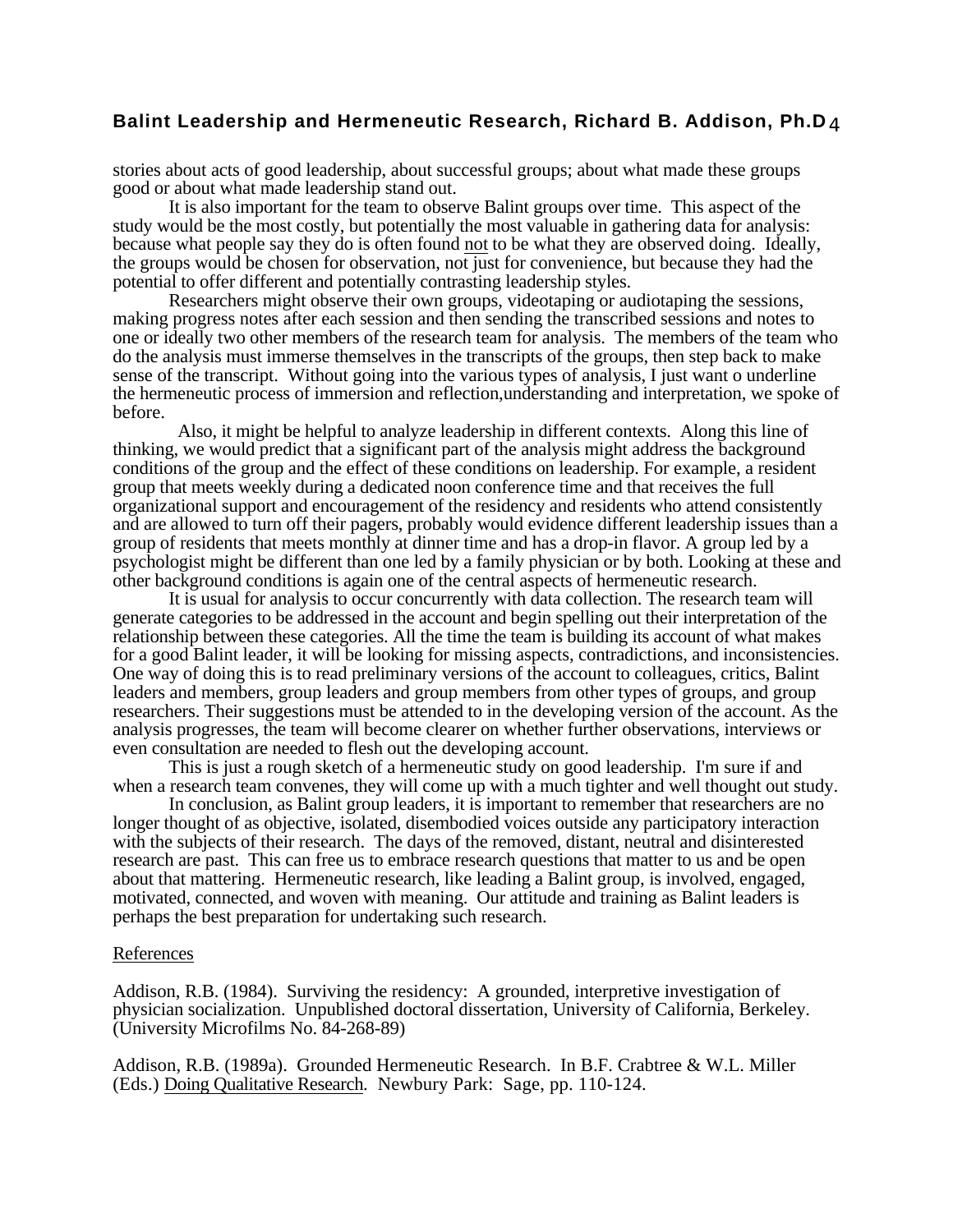Addison, R.B. (1989b). Grounded interpretive research: An investigation of physician socialization. In M.J. Packer & R.B. Addison (Eds.) Entering the Circle: Hermeneutic Investigation in Psychology. Albany: State University of New York Press, pp. 39-57.

Galint, M (1957). The Doctor, His Patient and the Illness. New York: International Universities Press.

Bio, W.r (1959). Experiences in Groups. New York: Basic Books

Bleicher, J. (1980). Contemporary hermeneutics: Hermeneutics as method, philosophy and critique. London: Routledge & Kegan Paul.

Gadamer, H.G. (1976). Philosophical hermeneutics. Berkeley: University of California Press.

Heidegger, M. (1927/1962). Being and time. New York: Harper and Row.

Liff, Z.A. Ed. (1975). The leader in the group. New York: Jason Aronson.

Mann, R.D. (1967). Interpersonal styles & group development: An analysis of the member-leader relationship. New York: John Wiley & Sons.

Palmer, R.E., (1969). Hermeneutics: Interpretation theory i Schleiermacher, Dilthey, Heideggert and Gadamer. Evanston: Northwestern University Press.

Seater, P.E. (1966). Microcosm: Structural, psychological and religious evolution in groups. New York: John Wiley & Sons.